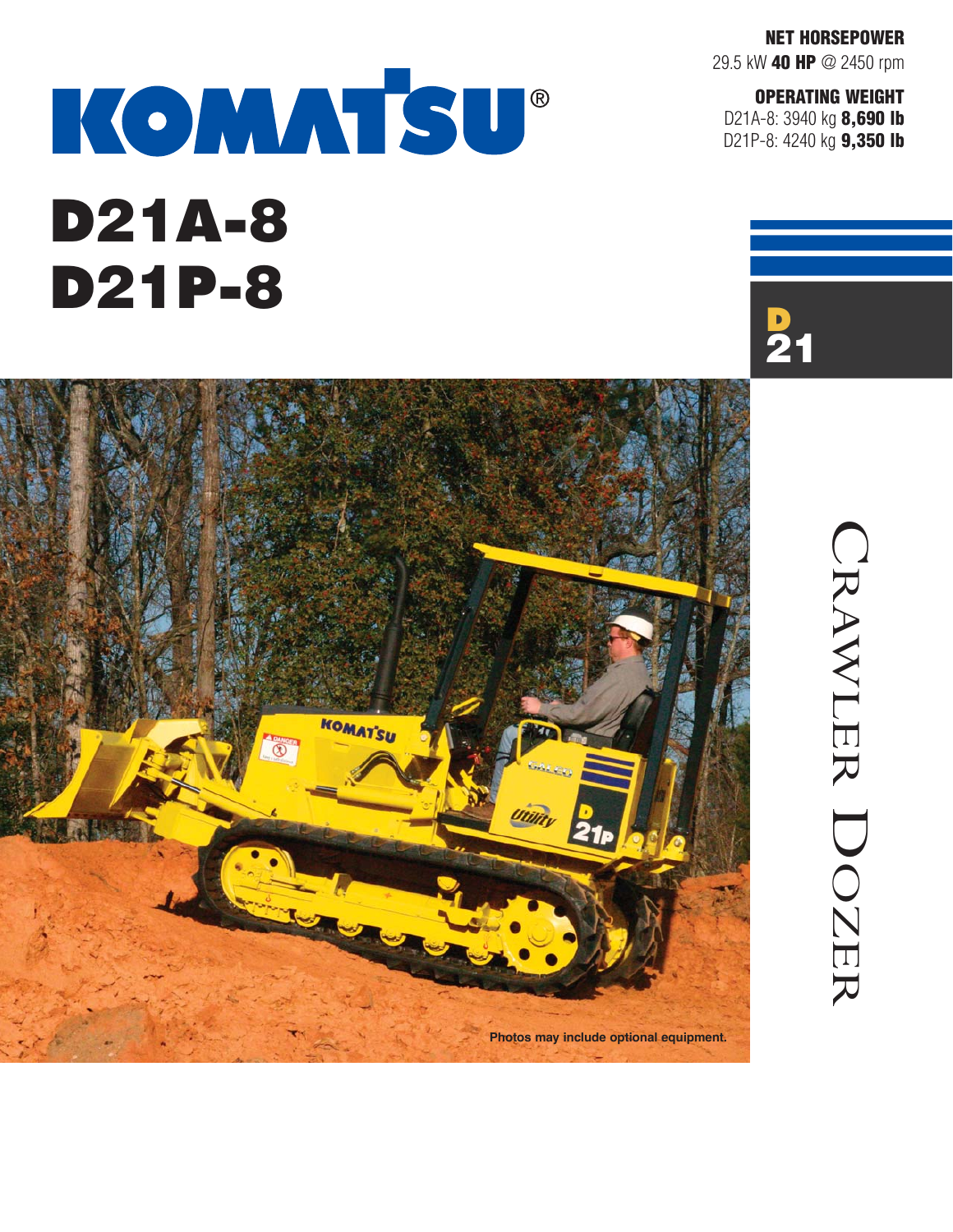# **WALK-AROUND**

# **Responsive Operation**

A single joystick on the left controls all speed and directional changes including:

- **•** 1st to 2nd
- **•** Forward and reverse
- **•** Right and left steering

A single joystick on the right controls all blade functions including:

- **•** Lifting/Digging
- **•** Angling
- **•** Tilting

This left and right joystick system offers precise control and response for shorter cycle times.



## **Easy-to-see instrument panel**

Ergonomically arranged meters and lamps make it easier to check the machine condition. In addition, fuel meter and dust indicator lamp installed on the panel for easy servicing.

# **Walk-through operator's compartment**

The operator's compartment has a complete walk-through design, making for easy getting on and off.



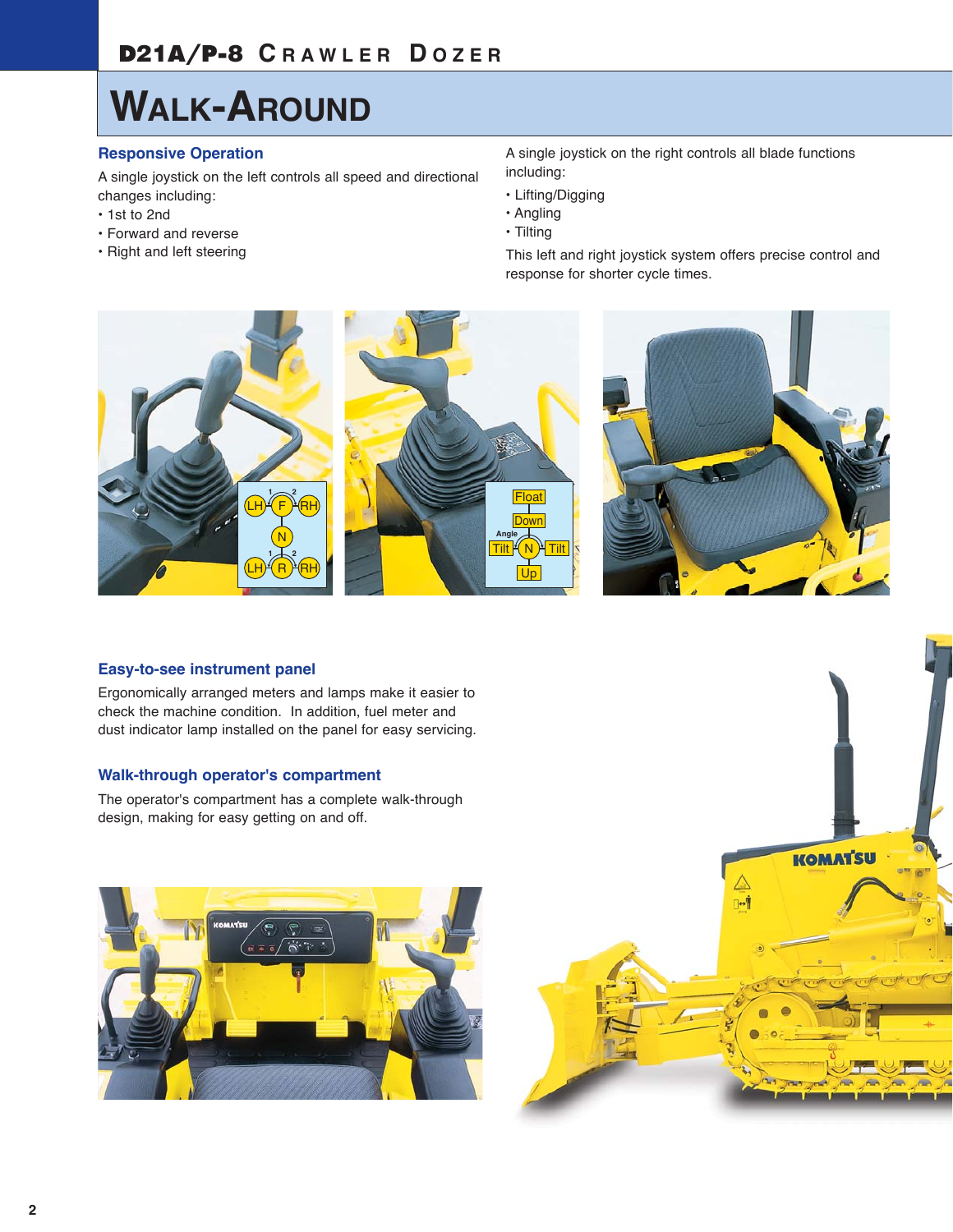# D21A/P-8





# **Efficient HYDROSHIFT transmission**

The D21-8 is equipped with Komatsu's unique HYDROSHIFT transmission, assuring smooth gear shifts, powerful traction and low fuel consumption. It consists of a damper and planetary gear packs. The HYDROSHIFT transmission makes two previously incompatible factors compatible: It efficiently converts engine power to traction with minimal power loss through a damper and it offers smooth, easy shifting through a powershift transmission.

Unlike ordinary powershift transmissions with torque converters, traction does not decrease, even when the engine is running at partial throttle.

## **Long track**

The long track and well-positioned center of gravity give good machine balance and make grading operations and operations on slopes easy. In addition, the machine can travel over soft ground easily, and it can escape from muddy areas without problem.



Photos may include optional equipment.

**Lifetime lubricated idlers, track rollers and links**

#### **Simplified maintenance**

Spin-on type filters are used throughout the machine, making it easy to replace filter elements. Air cleaner with automatic evacuator extends cleaning interval of the air cleaner.

## **Automatic de-airation system with electric feed pump**

Ejects air in the fuel system, simply turning on the ignition key when restarting the engine.



## **FLYWHEEL HORSEPOWER** 29.5 kW **40 HP @** 2450 rpm

**OPERATING WEIGHT** D21A-8: 3940 kg **8,690 lb** D21P-8: 4240 kg **9,350 lb**

**BLADE CAPACITY** D21A-8: 0.57m<sup>3</sup> 0.75 yd<sup>3</sup> D21P-8: 0.68m<sup>3</sup> 0.89 yd<sup>3</sup>

## **Single-lever steering/speed/ directional change**

All the directional changes are carried out with a single lever, ensuring smooth turns and superior productivity.

## **Fuel-efficient 4D94LE-2 engine**

The Komatsu 4D94LE-2 features a direct-injection fuel system. Intake air is swirled into the combustion chamber where it is mixed with injected. atomized fuel, providing optimum combustion. This fuel system not only contributes to greater power and fuel savings, but also ensures reduced noise and cleaner exhaust. A cushion mounted engine reduces noise and vibration.

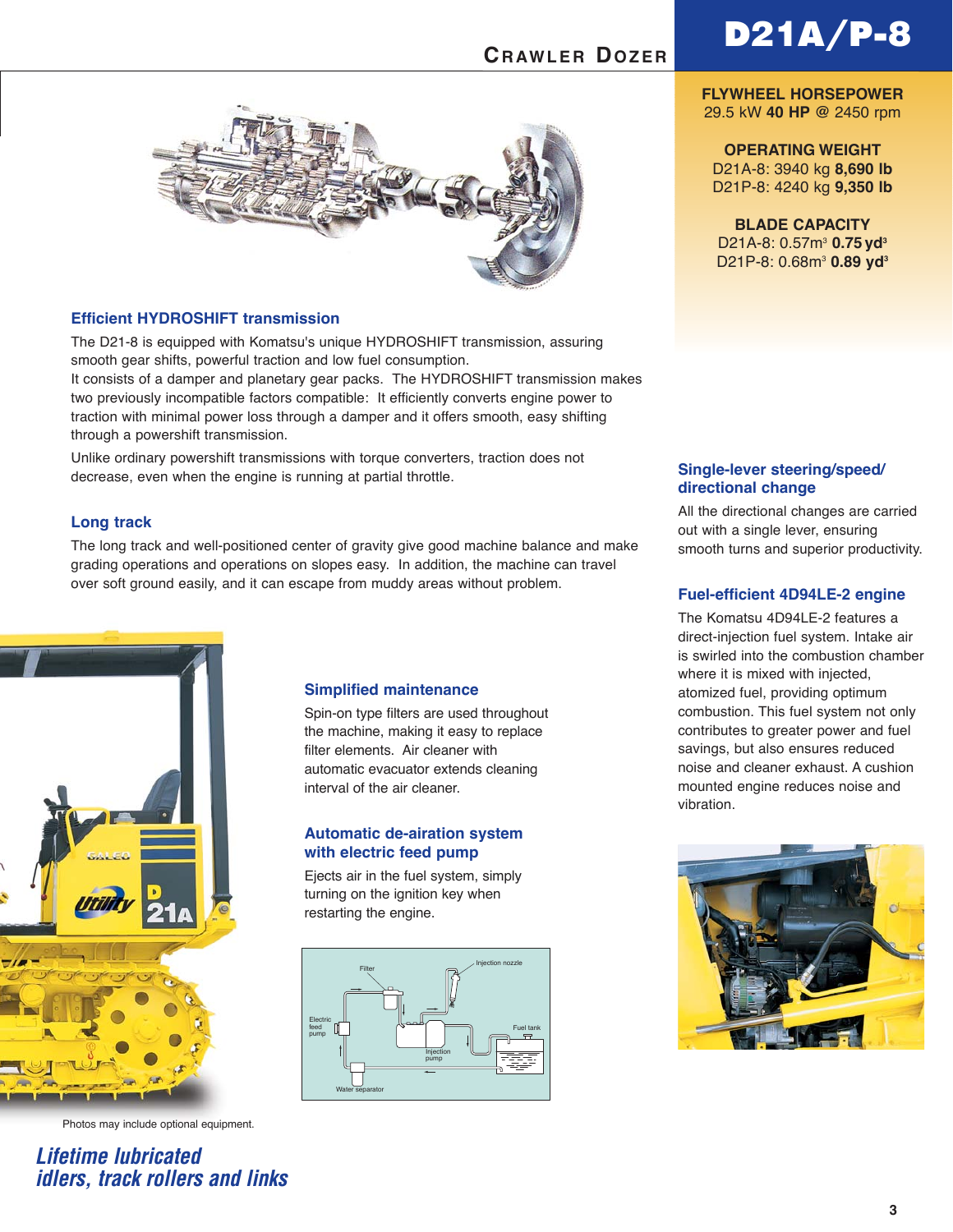# **SPECIFICATIONS**



|                           | TypeWater-cooled, diesel                                 |
|---------------------------|----------------------------------------------------------|
|                           |                                                          |
|                           |                                                          |
|                           |                                                          |
|                           |                                                          |
|                           |                                                          |
|                           | Gross horsepower 32.2 kW 43.1 HP @ 2450 rpm              |
| Net flywheel horsepower*: |                                                          |
|                           |                                                          |
|                           |                                                          |
|                           | Net maximum torque 152 Nm 15.5 kg/m 112 ft.lb @ 1300 rpm |
|                           |                                                          |
|                           |                                                          |

Direct injection fuel system. All-speed mechanical governor. Pump driven forced lubrication. Dry-type air cleaner with automatic dust evacuator for longer element service and dust indicator lamp for simplified maintenance. 2.3 kW/12 V electrical starter motor. 40 A/12 V alternator. 80 Ah/1 x 12 V battery.

\* Net flywheel horsepower output for standard engine (SAE J1349) including air cleaner, alternator (not charging), water pump, lubricating oil pump, fuel pump, muffler, and fan.

#### **WE KOMATSU HYDROSHIFT TRANSMISSION**  $\boldsymbol{\odot}$

The unique Komatsu HYDROSHIFT transmission with planetary gears is hydraulically-controlled and force-lubricated. Efficient power flow and simplified direction and speed changes (2 forward and 2 reverse).

| <b>Travel</b><br>Speed | Forward | <b>Rated Drawbar Pull</b>                                   | <b>Reverse</b> |
|------------------------|---------|-------------------------------------------------------------|----------------|
| 1st                    |         | 2.6 km/h 1.6 mph 3410 kg 7,520 lb/33.4 kN 3.3 km/h 2.1 mph  |                |
| 2nd                    |         | 14.4 km/h 2.7 mph 1890 kg 4,170 lb/18.5 kN 5.6 km/h 3.5 mph |                |

Maximum drawbar pull:

D21A-8 . . . . . . . . . . . . . . . . . . . . . . . . . . . 4520 kg **9,970 lb**/44.3kN

D21P-8 . . . . . . . . . . . . . . . . . . . . . . . . . . 4480 kg **9,880 lb**/43.9 kN



# **STEERING SYSTEM**

Single steering lever controls all direction movement. Dry, multipledisc steering clutches are PPC controlled and interconnected with dry, contracting-band, steering brakes to allow easy, light-touch steering/braking actions. A PPC valve built into the steering circuit facilitates smooth shockless steering control. Inching pedal assures smooth, easy starting and stopping, precise inching approaches to obstacles and impact digging.

Minimum turning radius:

(As measured by track marks on the ground)



Spur gear, single-reduction final drives.



# **UNDERCARRIAGE**

| Track roller frame  Solid, high-tensile-strength steel construction |
|---------------------------------------------------------------------|
| Rollers and idlers Lubricated idlers, track and carrier             |
| rollers are sealed with floating seals                              |
| Track shoes  Single-grouser shoes (D21A-8)                          |
| Single-grouser shoes (D21P-8)                                       |
|                                                                     |

Unique dust seals prevent entry of dust into pin-to-bushing clearances for extended service. Track tension is easily adjusted with a grease gun.

|                                       | D21A-8                                             | D21P-8                                                       |
|---------------------------------------|----------------------------------------------------|--------------------------------------------------------------|
| Number of carrier rollers (each side) |                                                    |                                                              |
| Number of track rollers (each side)   | 5                                                  | 5                                                            |
| Number of shoes (each side)           | 37                                                 | 37                                                           |
| Grouser height                        | 39 mm 1.5"                                         | 39 mm 1.5"                                                   |
| Shoe width (standard)                 | 300 mm 11.8"                                       | 510 mm 20"                                                   |
| Ground contact area                   | 10110 $cm2$<br>$1,570$ in <sup>2</sup>             | 17190 $cm2$<br>$2,664$ in <sup>2</sup>                       |
| Ground pressure<br>(tractor)          | 32.9 kPa<br>$0.34$ kgf/cm <sup>2</sup><br>4.77 psi | 20.6 kPa<br>$0.21$ kgf/cm <sup>2</sup><br>3.0 <sub>psi</sub> |

# **COOLANT AND LUBRICANT CAPACITY (REFILL)**

| Transmission 11 ltr 2.9 U.S. gal                  |  |
|---------------------------------------------------|--|
|                                                   |  |
|                                                   |  |
| Final drive each side (D21P-8) 8 ltr 2.1 U.S. gal |  |
|                                                   |  |



#### **OPERATING WEIGHT (APPROXIMATE)**

Tractor weight:

Including rated capacity of lubricant, coolant, full fuel tank, operator, and standard equipment.

#### Operating weight:

Including power angle tilt dozer, operator, standard equipment, rated capacity of lubricant, coolant, and full fuel tank.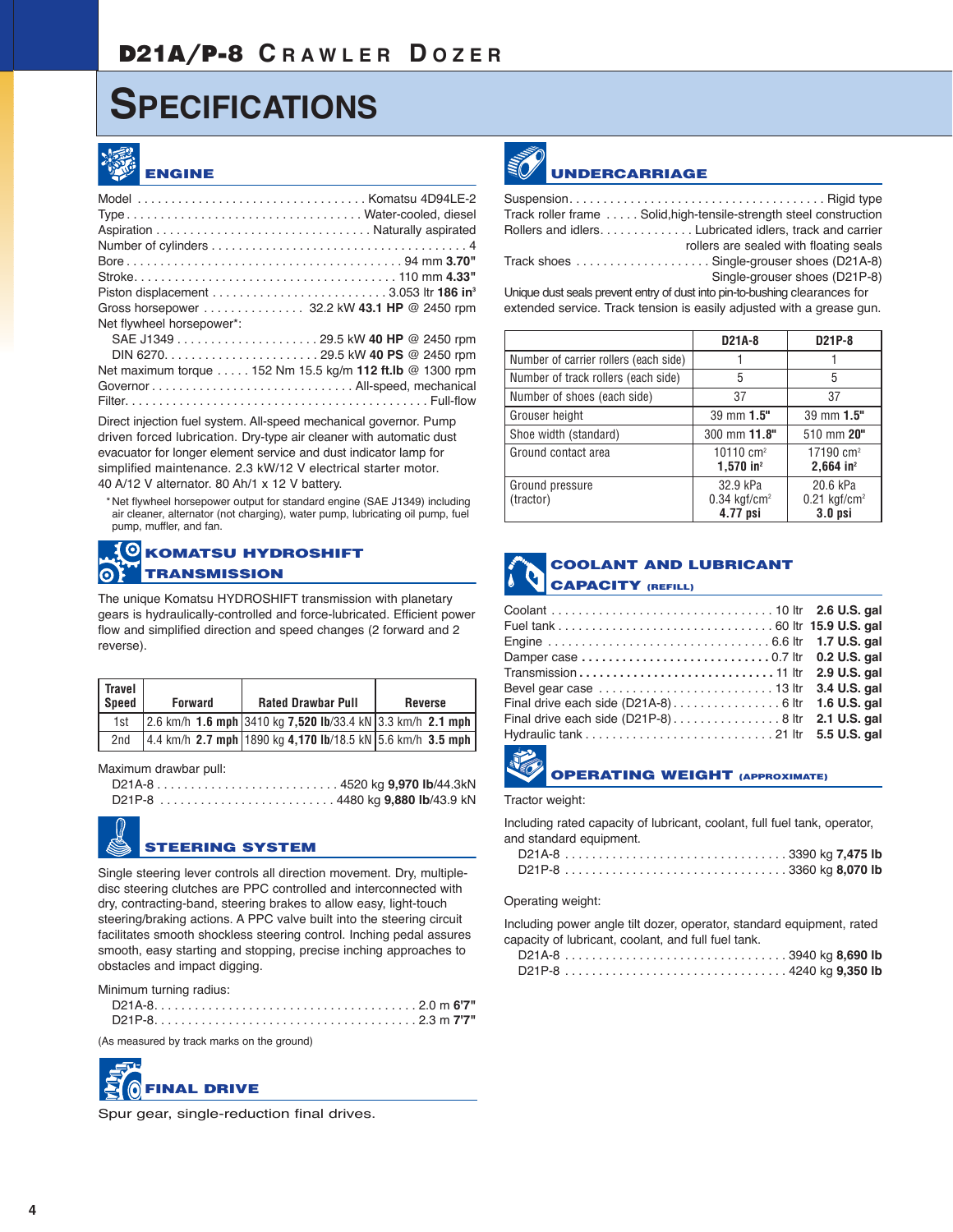# D21A/P-8

# **CRAWLER DOZER**

# **DIMENSIONS**





**D21P-8**



# **HYDRAULIC SYSTEM**

Hydraulic control unit: Gear-type hydraulic pump mounted on rear of engine with capacity (discharge flow) of 59 ltr. **15.6 U.S. gal**/min. at rated engine RPM.

Relief valve setting 15.2 MPa155kg/cm2 **2,200 psi**

**Hydraulic cylinders:** double-acting, piston type

|                   | <b>Number of Cylinders</b> | <b>Bore</b>     |       |
|-------------------|----------------------------|-----------------|-------|
| <b>Blade lift</b> |                            | 70 mm           | 2.76" |
| Blade tilt        |                            | $80 \text{ mm}$ | 3.15" |
| Blade angle       |                            | 70 mm           | 2.76" |

#### **Control valves:**

Three control valves for power angle tilt dozer.

Positions:

# **DOZER EQUIPMENT (POWER ANGLE TILT DOZER)**

Use of high-tensile-strength steel in moldboard for extended service. Hydraulic hoses for blade angling and tilting are covered with steel plates and protected from damage.

|        | Overall              |                        | Blade capacity         | Blade                 | Max. lift       | Max. drop       | Max. tilt  |            | Additional weight         | Additional                |
|--------|----------------------|------------------------|------------------------|-----------------------|-----------------|-----------------|------------|------------|---------------------------|---------------------------|
|        | Lenath<br>With dozer | <b>SAE</b>             | *LH <sup>2</sup>       | length x height       | above<br>ground | below<br>ground | adjustment | Blade      | Hydraulic<br>control unit | ground<br>pressure        |
|        | 3365 mm              | $0.57 \text{ m}^3$     | $0.76 \text{ m}^3$     | 2170 mm x 590 mm      | 820 mm          | 355 mm          | 250 mm     | 480 ka     | 70 kg                     | 5.3 kPa                   |
| D21A-8 |                      |                        |                        |                       |                 |                 |            |            |                           | $0.054 \text{ kg/cm}^2$   |
|        | 11'0.5"              | $0.75$ vd <sup>3</sup> | $0.99$ yd <sup>3</sup> | $7'1''$ x $1'11''$    | 2'8"            | 1'2"            | 9.8"       | 1.060 lb   | 150 lb                    | $0.77$ psi                |
|        | 3365 mm              | $0.68 \text{ m}^3$     | $0.89 \text{ m}^3$     | 2560 mm x 590 mm      | 820 mm          | 355 mm          | 280 mm     | 510 ka     | 70 kg                     | 3.3 kPa                   |
| D21P-8 |                      |                        |                        |                       |                 |                 |            |            |                           | $0.03$ kg/cm <sup>2</sup> |
|        | 11'0.5"              | $0.89$ vd <sup>3</sup> | $1.16$ yd <sup>3</sup> | $8'5'' \times 1'11''$ | 2'8"            | 1'2"            | 11"        | $1.120$ lb | 150 lb                    | $0.48$ psi                |

\*(L: Blade length) x (H: Blade height)2